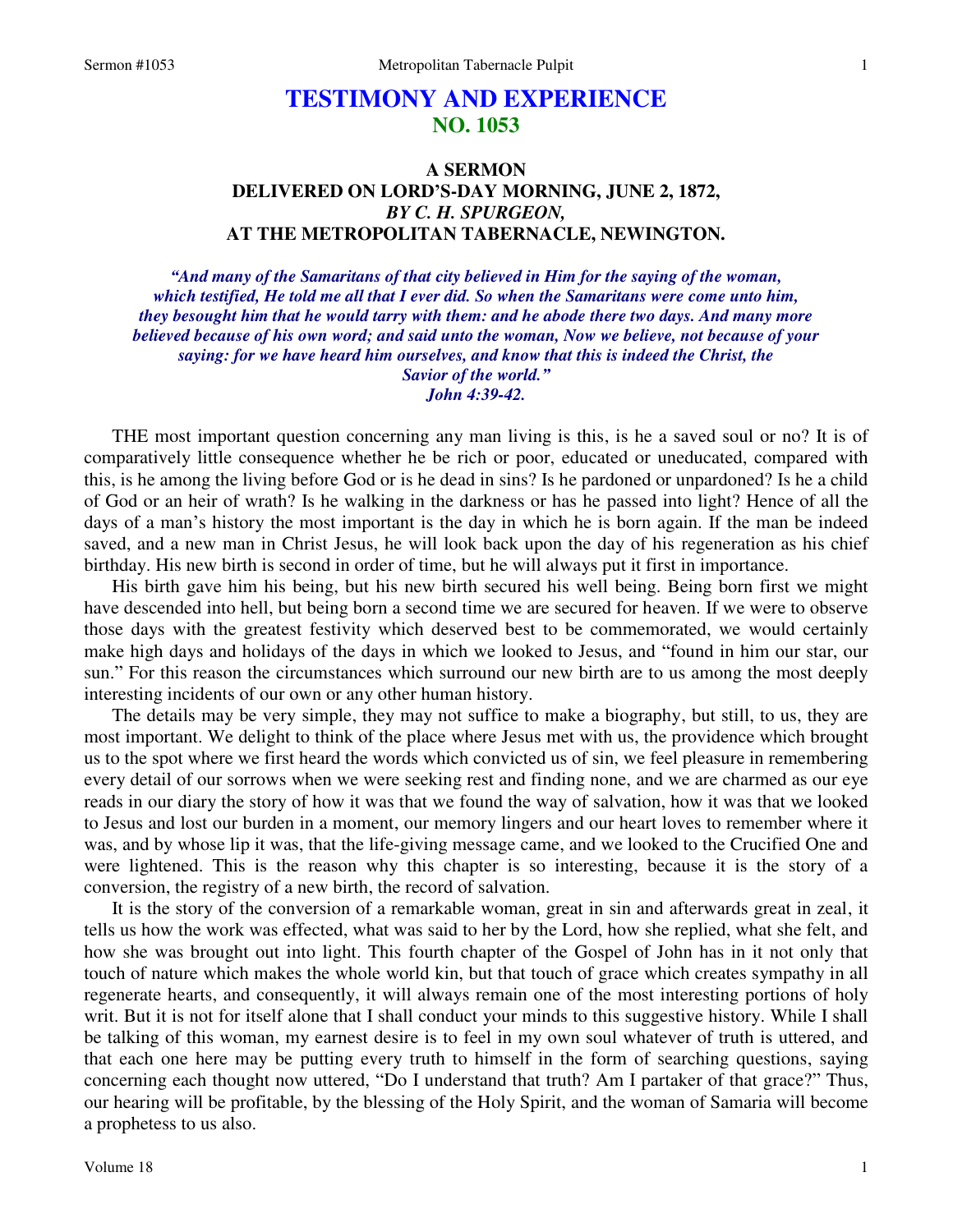First, then, our text most naturally suggests the remark that *testimony is frequently the means of creating faith.* "Many of the Samaritans of that city believed on him for the saying of the woman which testified, he told me all that ever I did." But secondly, *where personal testimony fails, faith may yet arise,* apart from human witness, for "many more believed because of his own word." Then, thirdly, *even where faith has been begotten through testimony, personal experience very soon eclipses all human witness.* "Now we believe," they said, "not because of your saying, for we have heard him ourselves, and know that this is indeed the Christ, the Savior of the world."

**I.** The first doctrine this morning is that HUMAN TESTIMONY IS FREQUENTLY MADE THE MEANS OF PRODUCING FAITH IN MEN'S HEARTS.

That is evident to all. Hundreds of instances in proof thereof are present here this morning. A very large number of us owe our conversion to God to the personal testimony of others, who told us what the Lord had done for them, told us in words, but also showed us in their actions, for we perceived the change that was in them, we saw their calm mind under trouble, we remarked their general happiness, we noticed and we admired their holiness, and we were led, both by their verbal and practical testimony, to seek a Savior. This is the more usual mode of divine operation that the testimony of one renewed soul should be blessed to another, and so the kingdom of Christ should be propagated in men's hearts.

To encourage all here who know the Lord to bear testimony for Him, let us notice the case before us. It was that of *a woman*. Paul's preaching is very plain upon the subject of female preaching. He does not suffer a woman to preach, but this by no means bars her from bearing testimony in her own way, and she can so bear it as to do God's work quite as effectually as if she usurped the pulpit. A woman was the founder of the church in Samaria, which was afterwards multiplied by Christ's teaching, which continued till the time of Philip, and was then in a state of gracious revival. The first person baptized in Europe was a woman, therefore let none of our sisters exempt themselves from bearing witness for Jesus Christ, neither let them think that their witness is unimportant. God will put high honor upon it if it is rendered in simple faith in Him, and perhaps, where public ministry may have failed, their private testimony may yet succeed.

Again, the testimony was not only that of a woman, but of *a sinful woman,* one who would usually be condemned to silence by the customs of society. She had lost her character. It was fittest for her to be quiet. How could she be expected to be a witness for holiness whose life had been unholiness? How could she bear witness to the pure Savior who had been herself impure? It is best for the unchaste to be little seen and never heard. The objection would have been unanswerable had not the woman been changed in character. She was washed, she was sanctified, and renewed, and now the very life which had else been so just a cause for silence became an impelling motive for witness-bearing, since she loved much because much had been forgiven. In her own person she was a notable proof of the Savior's power to pardon and reclaim. She had become a saint who formerly had been one of the chief of sinners, and her witness for Christ was all the weightier.

If any of you shall have been up till now, great offenders against God, this is no reason why you should not come to Jesus at once, and seek and find mercy, and after you have come to Him, your past transgressions shall be no bar to your future usefulness, on the contrary, you shall the more zealously and powerfully declare the power of His grace. The more mischief we have done in the past the more good we should try to do in the future, that by any means we may undo the evil we have done. How often has it turned out that the chief of sinners, like Paul, have become not a whit behind the very chief of the apostles, and the very force of character which made them ringleaders in evil has aided in bringing them to the front as captains of the Lord's host. We ought to be thankful, therefore, that we are allowed to bear testimony, and that our testimony may be useful, even though much of our past life has been such that we would wish to blot it out forever.

Observe that this woman's testimony was *personal,* and there was the secret of its power. She said, "Come, see a man who told *me* all things that I ever did: is not this the Christ?" Now, suppose that she had said, "Come, see a man who has opened up to me the prophecies." Why they would have said,

2

2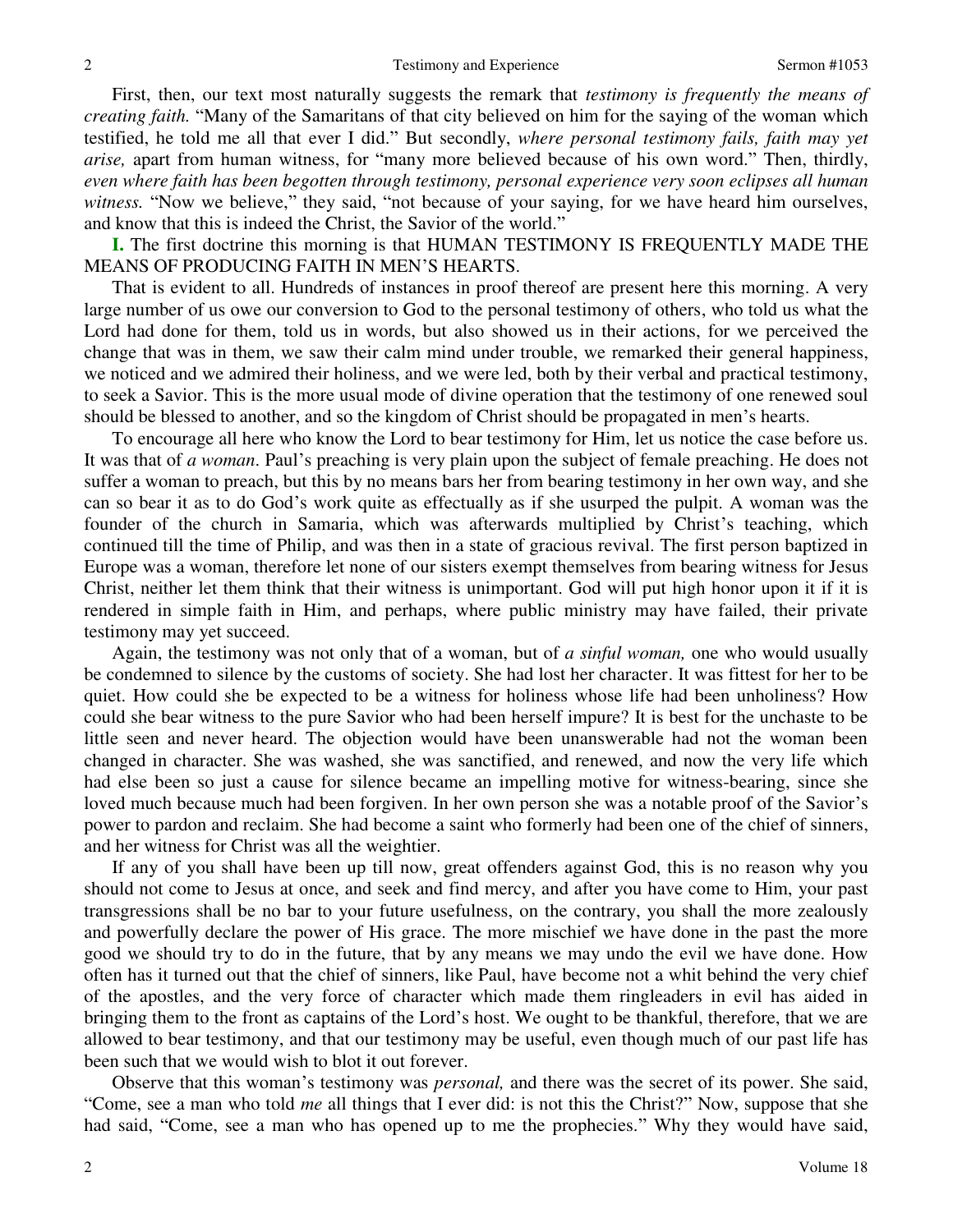"Prophecies! What have you to do with prophecies? Go and fetch your water pot, attend to your business, mend your character, and do not talk to us about prophecies." Or, if she had said, "I find by reference to the words of Rabbi Simeon that the Messiah is to be very like a person in whom I have just now seen sitting on the well." They would have cared very little for the Rabbi, or for her inference from his works. It was not because of any learning in what she said that they were convinced, but the personality of her declaration puzzled them.

Now, we make a mistake, I believe, when we assail men's consciences with quotations from the fathers, and passages from the reformed divines. Human hearts will not be conquered by such poor artillery, and if we think that explaining a doctrine will suffice to win most men to Christ, we labor under a mistake. But this woman did far better than that. She did as good as say, "You know what I have been, all of you, it is of no use for me to attempt concealing it, but I went to draw water at the well, and there sat a stranger there, a Jew, and though He could not have known anything about me by report, yet He directed a question to me which led me to discourse upon my character, and then He told me in detail all that I had ever been, and mentioned some facts which *you* do not know, and which I had forgotten myself. Surely, He must be the Messiah."

They were very startled as they heard the woman's tale. How startled she was herself! How surprised she appeared! They listened to her eagerly, wondering much that she should talk of holy things. And, let me say, beloved, if we wish to win souls to Christ, there is nothing like telling to others what the Lord has done for our souls. It is of small use to tell them what we have learned in books, we must declare what God has written on our hearts*.* It is not describing what was said by the preacher, but what has been felt in our souls. Many a husband has been won to God by his wife's witness to the power of religion in her own soul, and many a child has been brought to the Savior's feet by the father's speaking to him of what grace had done for him. Publish, then, your personal testimony, each of you, for this is the most effectual weapon for overcoming human unbelief and bringing men to Christ.

But then, you will note that the woman's personal testimony was delivered *very earnestly.* In the first place she had left her water pot, which was not only left for Christ to use, but much more likely because she was absorbed in the purpose to tell others what she had learned, and she was so full of her message that she left the water pot behind. The men would notice that it was so, they would observe the hurried way in which she came back from the well, and above all, they would see the way in which her eyes shone, the manner in which every muscle of her body bespoke the excitement under which she labored. She said, "Come, come, see, see, a man that told me all things ever I did."

How much depends in bearing testimony upon the way in which it is done. If our sermons were to hang like icicles around our lips, they would not be very likely to melt the ice in your minds, and if, in speaking to your Sunday school class, your words fall like snow, they are not very likely to make children's hearts burn within them. If, in speaking privately to an individual, you treat your own conversion as though it were a commonplace affair, or aim at his conversion whom you address as though it were a matter that did not much signify, you might as well be silent.

O sirs, you waste your breath, you lose your time. No good will come of it. Your testimony must be earnest, or it will be fruitless. There must be passion and there must be pathos. The soul must run over at the mouth, and the speech must be the outflowing lava of a heart that swells and heaves with inward fires.

I would have you notice the *judiciousness* of the woman's testimony. It is very striking. She did not say, "Come, see a man that told me all things that ever I did: *I am sure he is the Christ."* She was too wise to be peremptory. If you positively assert a thing it is very likely that somebody will deny it. There is a propensity in many minds to question inferences drawn by others, though they would draw those very inferences themselves if let alone. So, though she did not doubt that it was the Christ, yet she did not say it is, but she deferred to the self-assumed wisdom of the men, and she said to them, "Is not this the Christ? Don't you think it is?" as though she would have her belief confirmed by their judgment, and humbly requested them to come and see. This is a kind of Pauline taking them by guile, a method which

3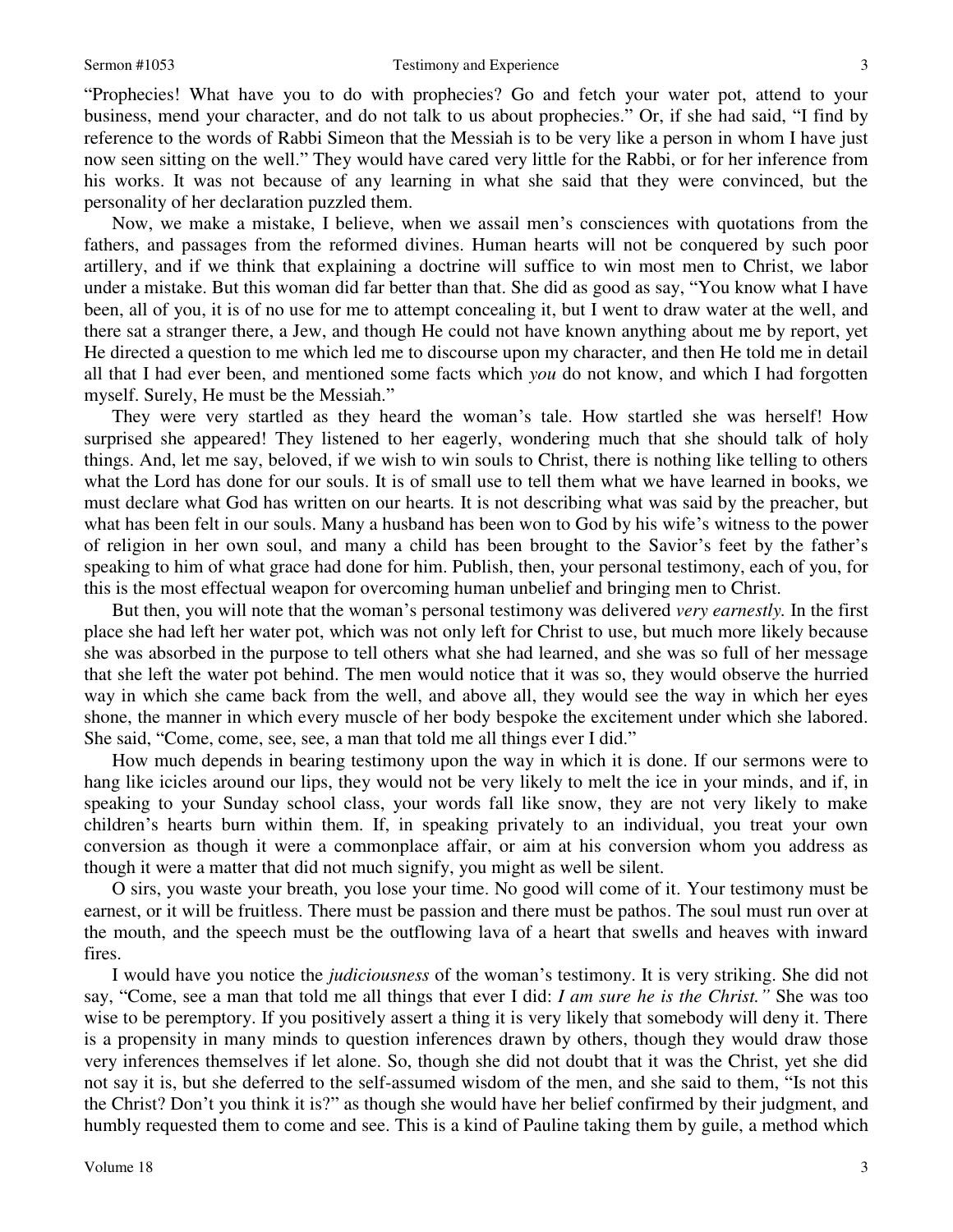is commendable because there is no sinful guile in it, it is all plain, innocent guile enough. She knew something about human nature from herself, and judging the men by herself, she did not dogmatize, but she put it in such a way that she knew what answer they must give to her question, "Is not this the Christ?"

In fishing for the souls of men you need as much judgment as you do in angling, for men are curious fish, and they will often be frightened by a shadow, and in the very way of throwing the line and managing the fly, there is an art not very readily learned. Some never learn the way, and are never able to attract souls, while others are endowed with sacred instincts by which they know how to handle men's hearts and win power over them. We must be wise to win souls, souls are not won by fools. We must have a sympathy with men, even reaching to their infirmities, and we must woo them as men, dealing with them not as they ought to be, but as they are, and putting the truth in the shape in which it is likely to be acceptable to them.

David chose out a smooth stone from the brook, he knew what sort of stone he could sling best, what sort of a stone was suited to his sling, what stone was best adapted to Goliath's forehead, and he sent the right stone in the right way. And so must you. If you bear witness for Christ, ask the Spirit of wisdom to guide you. Pray to be directed lest your earnestness should lead you into an injudicious mode of speech. Let prudence be mingled with your zeal. He is the Christ, but if you want men to believe that He is, you will sometimes do better to ask men if He is than actually to assert His claims. The woman bore her testimony, and bore it well.

Now, observe the result. There were *many that believed* on Christ at once, because of the woman's speech. Happy woman, thus to become a mother in Israel. Blessed testimony, which was thus fruitful on the spot a hundred-fold. I warrant you that many a bishop and doctor of divinity, and many a mighty orator, has spoken hundreds of times with less result than this poor untrained, unordained, female apostle of Jesus Christ. Her simple talk did more than eloquence could accomplish, though it should be as mighty as that of Cicero or Demosthenes. Her heart was in the words she spoke. Her speech was simple, there was nothing to recommend it of beauty of verbiage, or gaudiness of oratory. She said what she did know, and testified what she had seen, with an earnest desire that others should know and see what she had learned. Therefore God blessed her.

Oh, may God bless many of us, whether men or women, to the selfsame end, the bringing of many to Jesus. Those who were not converted under her were awakened and stirred up, so that they went to see the Lord Jesus, and brought Him into their city, and asked Him to stop with them, and many of these were afterwards converted, so that she became in some sense the instrument of their salvation. Would to God that each one of us aimed at the same thing.

But, I have more practical work to do than this. I have a question to put to many here who have not believed in Jesus. Your not believing in Jesus, many of you, does not arise from want of testimony about Him. The Samaritans only heard the testimony of a woman of very doubtful character, but they believed in Jesus Christ through it. I want to speak very pointedly to some here. You have heard the testimony of the best people who have ever lived, and yet you have not believed. Had you not the testimony of a mother who loved the Savior and loved you, and above all things in this world coveted that you should love her Savior too? You know how earnestly she has spoken to you with as many tears as words, and how often she has backed her testimony with her prayers, but you have not believed. She told you that Jesus could pardon sin, could give rest to your conscience, and could preserve you unto His eternal kingdom and glory, and she besought you to come to Him, but you did not come. In her case there was a good character to back her testimony. You saw year after year her quiet, patient, godly life, and what is more, it may be I speak to some who saw the triumphant death of that same mother, and yet you have not believed.

I have seen death beds which I have thought would have been enough to have convinced the most hardened, for there has been about the dying saint conclusive evidence of the power of divine grace. The body has been pained, but the soul has been placid. Storms have swept through every nerve, and yet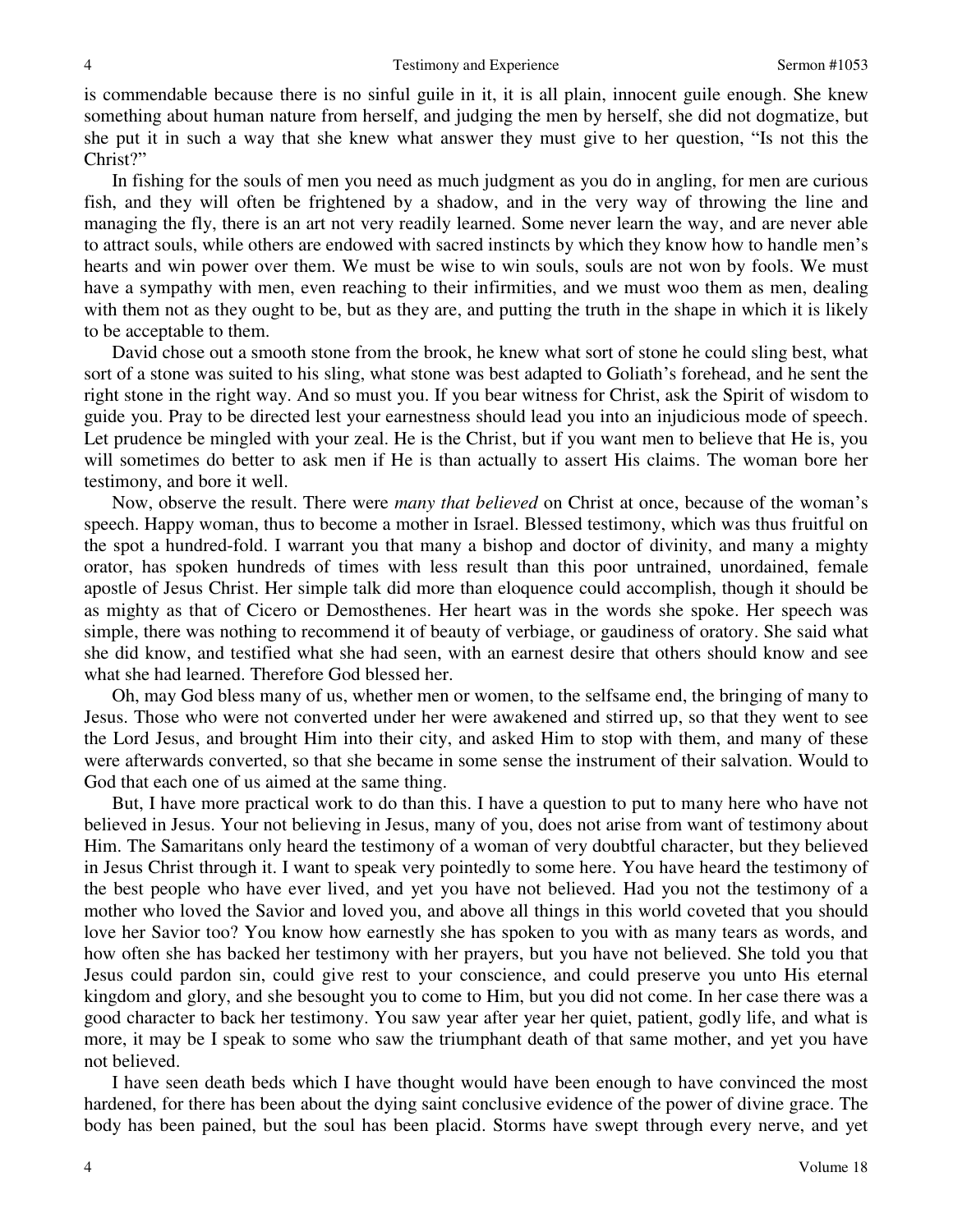perfect peace has ruled the spirit, ay, and more than peace, for the soul has rejoiced with joy unspeakable and full of glory. That is an unbelieving heart indeed which will not be convinced by the testimony of a near and dear one, a testimony supported throughout a holy life and crowned by a glorious death. There are husbands here, probably, whose wives always bear good witness for Christ. Your wife is not dead, and you know very well, in the bottom of your heart, that religion has done great things for her, and if she were to die, you would feel deep regrets for the ridicule you sometimes pour upon her. Why, if I were not this day a believer in Christ, I think I should be of all men the most incorrigible, for I have seen the fruits of grace in a beloved mother, and in a gracious father. I could not be so base as to doubt their truthfulness, and yet I must do so or else accept their witness for the Lord Jesus.

Did I not believe in the depravity of the human heart, I should wonder how so many can reject the pious testimonies which everywhere surround them, testimonies of persons of the most honorable character, who, on any other matter, would be at once believed. Peradventure there may be some here who will say, "I do not know that I have ever had any testimony of the sort borne to me." Now, if you will allow me, you shall not be able to say that any longer. I will bear my testimony for Jesus Christ at once. When I preach Christ and His salvation to you I do not preach what I learned in a college or was taught by men, I preach to you what I would die for, what is the chief joy of my soul, what I know and believe and have experienced.

Years ago I was under the greatest conceivable darkness of spirit. I was but a lad, but my sin haunted me. I had such an idea of the guilt of my past life that my heart was heavy within me, and at intervals I was crushed down with fear. I would get away into corners and cry and pray, when no one saw me, and I labored under the belief that everybody else might be saved, but that I would perish. Now, I heard of Jesus Christ, that He was able to put away sin at once from any one who simply looked to Him, and trusted Him. I heard that, and I was enabled by divine grace, as soon as I heard it, to trust the Savior. I did there and then rest the whole weight of my soul for time and eternity upon the person and work of Jesus of Nazareth the Son of God, and my witness is that in one single moment, a load was rolled from off my spirit, and as swiftly as a flash of lightning I passed from darkness into light, from misery into joy. From that hour I bless God that, being not exempt from trouble, and especially not free from a tendency to despondency which is always with me, I yet rejoice and will rejoice, and am happy, unspeakably happy in resting upon Jesus Christ.

Moreover, I have found that those points of my character which were most weak have been strengthened, while strong passions have been subdued, propensities have been kept under, and new principles have been implanted. I am changed, I am as different from what I was as a man could be who had been annihilated and had then been made again. Nor do I claim any credit for this—far from it. God has done great things for me, but He has done the same for others, and is willing to do it for any soul that seeks His face. He is willing to do it for every seeker here. There is such a thing as a new heart and a right spirit, I know there is. There is such a thing as perfect happiness in death, ay, and even a longing to depart. I know that peace with God is to be had, for I have felt it and bear witness to it.

Do you reject my witness? Peradventure you doubt my truthfulness. Then I must endure your injustice, for I know that I lie not, but if my character is right, and if you think I speak the truth, then I ask you to receive the witness I bear. I wish I could bear it more judiciously and more earnestly, but I do bear it in all sincerity with this desire in my soul—I would that not only some of you, but all that hear me this day knew the preciousness of Christ Jesus my Lord, and understood that beneath God's heaven there is nothing so blessed as to be resting upon the blood and merits of the once crucified but now exalted Savior. I bear my testimony as the woman from the well did. If you reject it, so must it be, but I pray you do not so, but come and see Jesus for yourselves, for He is indeed the Christ, the Savior of the world.

**II.** FAITH MAY ARISE APART FROM THE TESTIMONY OF MEN.

5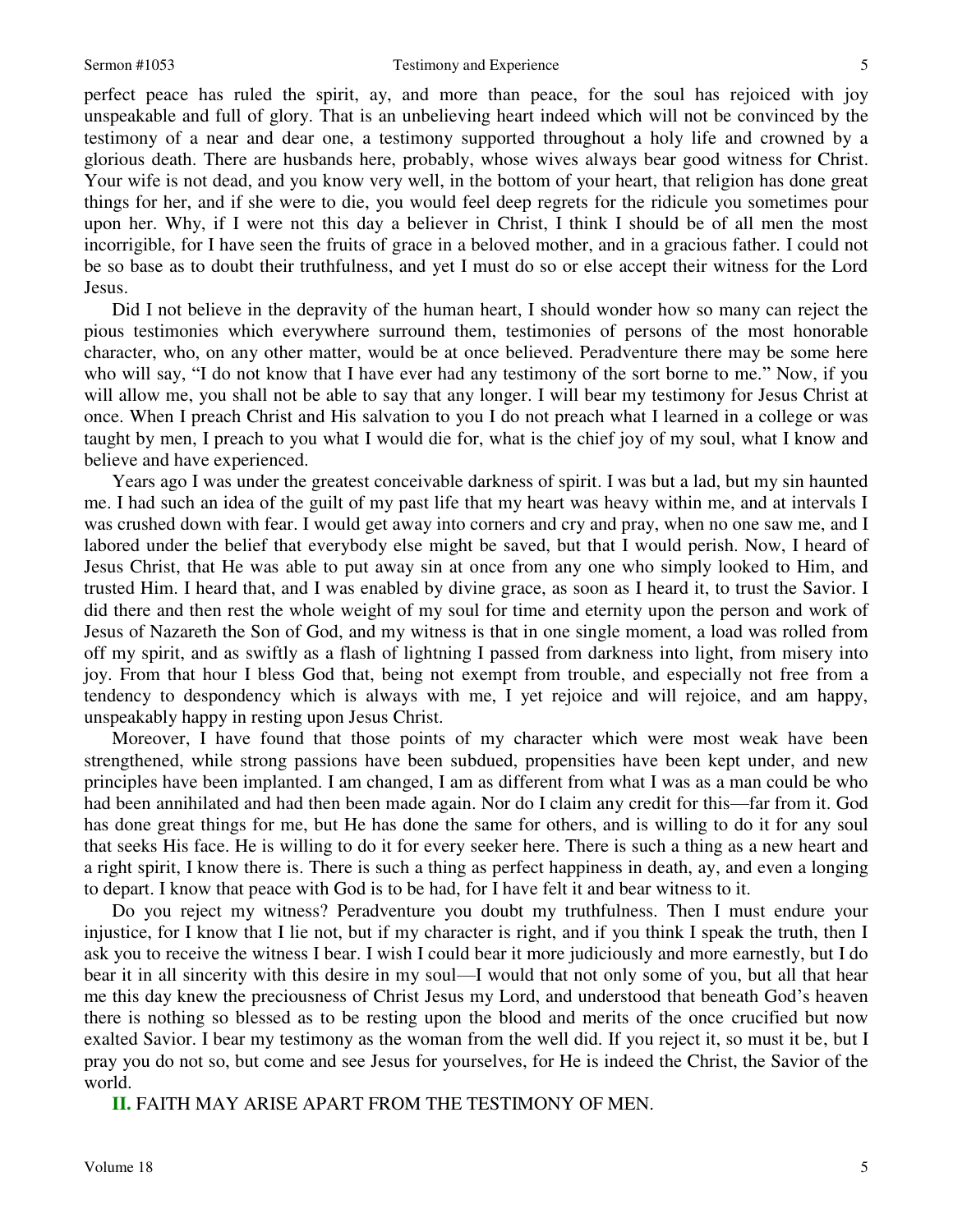I shall speak of this second head for this reason. When you, who are earnest soul-winners, have borne testimony to any man about Christ, and he does not yield to it, do not despair of him. When you have preached to a man, and he is not converted, do not think that there is no other hope for him. The Lord has other ways of working besides the witness of His servants. Some of those Samaritans who had not received the woman's testimony believed because of His own word. Have we God's own word among us now? Yes, thank God, we have. We have it in the Scriptures. Some there are who will not hear the witness of men, though it be loving and personal, who will yet bow before the majesty and power of the infallible Word of God. Let us hope that those who refuse our persuasions will yield homage to the Word of God. Let us trust that some in quietly reading their Bibles may yet be convicted and converted. If all *our* arrows shall miss them, let us hope that God's Word will yet dart an arrow between the joints of their harness.

Remember, the Spirit of God can work on men's hearts through truths which they heard a long time ago. He will not reveal new truths to anybody, the complete revelation is in the Scriptures, but He will often freshen up old truths in the mind. I have hopes of many men in London who never go to a place of worship, that they will be converted yet, because when they were children they were at a Sunday school, and there they obtained knowledge which the devil will never be able to make them forget. The seed is hidden, but not dead. I have seen in the country men digging a ditch, throwing up the earth from ten or twelve feet deep, and yet in that earth there were strange seeds, long covered with earth, which only wanted unearthing and exposure to rain and sun to develop them to the amazement of the neighborhood, so there may lie seeds of truth deep down in the memory, and God the Holy Spirit may quicken them. We have known persons at their work not thinking of divine things at all, but yet a sudden thoughtfulness has come over them, and they have considered their ways. The Spirit of God, in fact, moved upon them. They began to meditate, and meditating they confessed their sins, and turned to God.

Besides, remember God has many preachers that are not in human flesh. For instance, fever is a terrible Elijah. When the cholera came to London it was a Jonah in our streets. Many then began to think who would have gone blindfold down to perdition. When poverty visits some men's houses, and they can no longer indulge in drunkenness and gluttony, then they think of their Father's house, and the hired servants who have bread enough and to spare. Omnipotence has servants everywhere, God can make use of even the ills of life to work eternal good.

I have even known cases in which sin has been overruled by God to the awakening of souls. I remember a young man whose life had been strictly moral and upright, but who had disregarded all religion. He was a working man, and on one occasion he upset a can of varnish at his work. He was afraid of his master's anger and when asked who did it, he denied the fact. He had never lied before, at least not in such a manner, and he felt himself so mean, so degraded in having told a lie, that he felt himself to be no longer righteous before God, he bowed his knee and confessed his sin, and with a burdened conscience he went to hear the Gospel, and found peace and pardon through the precious blood of Jesus.

Disease within a man may be as dangerous as when it breaks out and throws its pustules through the skin. When the man sees sin in eruption, he only sees what was in him before, it could never come out if it was not first in him. The wrong act could never come forth if it was not in the man, and sometimes, the wrong act has convinced the man that his nature was impure, and so sin though evil in itself has been the means of bringing conviction to the soul. God has many ways of bringing men to Himself, and we should pray that where we fail, the Word of God, accompanied by the power and energy of the divine Spirit may convert them, that they may be saved.

There are persons in the world of a singular disposition, and of a peculiarly independent mind, who do not care to be shown anything, but prefer to find it out for themselves, and the probability is that if you wish them to see they will shut their eyes. The very thing they would find out and rejoice in, they will not learn from you. They keep themselves to themselves and will never be brought in by testimony, but they will be converted, let us hope, by the effectual working of the Spirit. I have known some too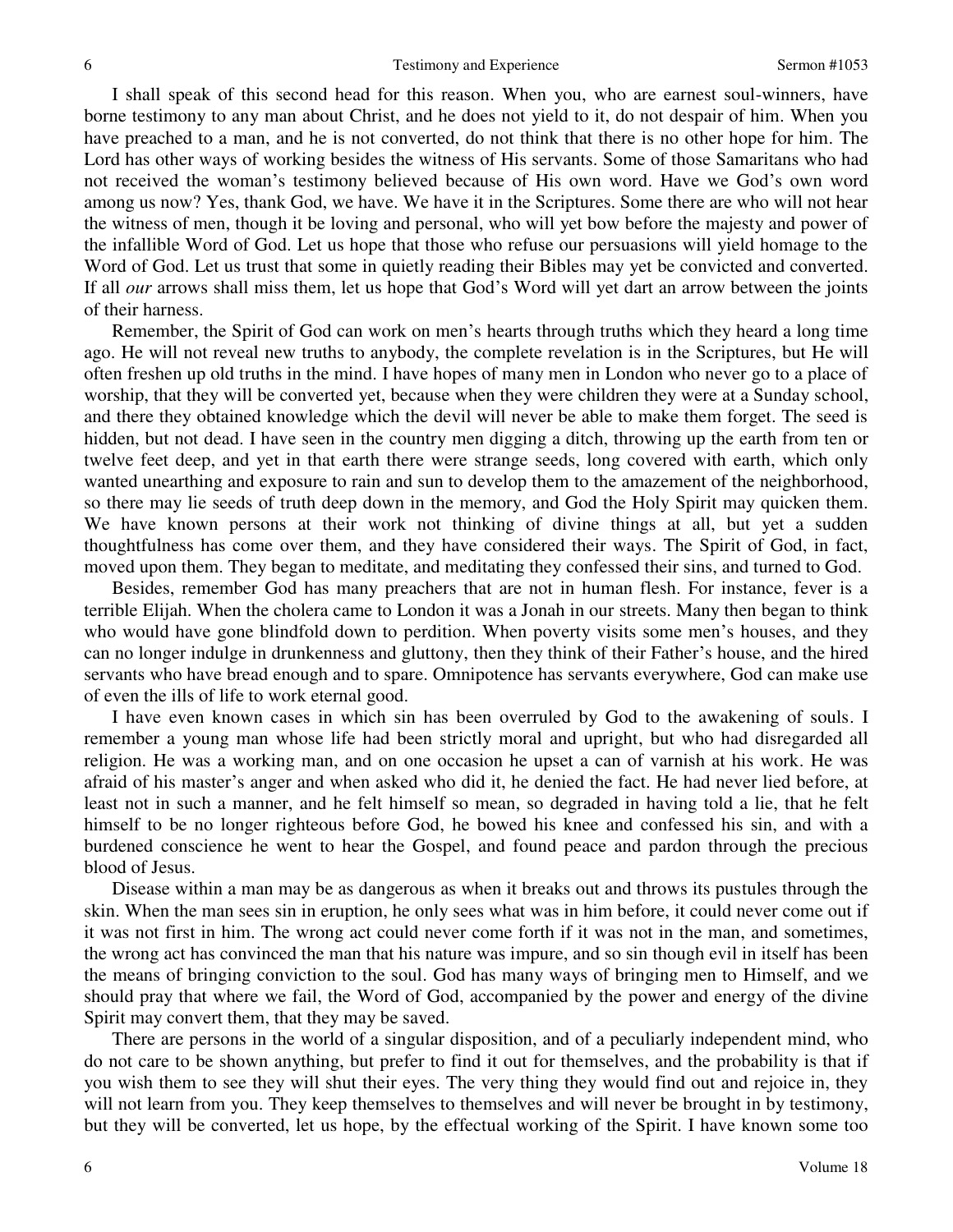#### Sermon #1053 Testimony and Experience

who are of such a skeptical turn of mind, so that testimony is not received by them. They have seen so much of persons being led by the nose by priests, that they will not believe anybody, and whereas some will swallow a lie, these will only with difficulty accept the truth itself from fear of being credulous. They are something like Thomas. Mary Magdalene said she had seen the Savior. "Ah, no doubt you are an excellent woman, but you have certainly been deceived, you are so imaginative." Then Peter said, "I have seen the Lord." "I am sure you think so, but you must be in error." Then John said, "But indeed, I have seen the Lord." "That is good evidence for yourself, but it does not convince me." Then Bartholomew and others would say, "We have seen the Lord, and five or six others have told you so. Do you think we have conspired to tell a falsehood?" "No my brethren, far from it, yet I have known such things in the world as for five or six persons to be mistaken. I feel that your witness deals with such improbabilities that I cannot receive it." At last Thomas declared downright, "Except I shall see in His hands the print of the nails, and put my finger into the print of the nails, and thrust my hand into His side, I will not believe."

Now, this was not right, but at the same time it was so, and our Lord was graciously pleased to yield to the infirmity of Thomas, and He said, "Reach hither your finger, and behold my hands, and reach hither your hand and put it into my side, and be not faithless but believing." Persons of this character make eminent saints when once convinced, and our Lord has in some cases dealt with them in a special way, and where the word of man has failed, His own Word, attended with special power of the Holy Ghost, has brought them to believe.

We must tarry no longer. I only introduce the point by way of encouragement to you who work for Jesus, not by way of sedative to you who will not believe. You have no right to expect you will ever have any other testimony than you have already received. You have Moses and the prophets, if you will not hear them, neither would you be converted though one rose from the dead. You are not to expect miracles to convert you. Christ may go out of His way, but He is not bound to do so, you have no right to look for it. You may say, "Except I see signs and wonders I will not believe," but the probabilities are that you will not see signs and wonders, and will perish in your unbelief. Beware, I pray you.

#### **III.** PERSONAL EXPERIENCE ECLIPSES HUMAN TESTIMONY.

The very people who believed through the woman, afterwards said, "Now we believe not because of what your saying, for we have heard him ourselves, and know that he is indeed the Christ, the Savior of the world." Personal experience is far *more convincing* than any testimony can be. You may believe a thing because you are credibly informed of it, but you believe it a great deal more deeply and thoroughly when you have seen it for yourself. In the times of famine Jacob was told there was corn in Egypt, and the patriarch believed the word, but when they had gone to Egypt, and had their sacks full, there was a deeper conviction in their minds about Egypt's corn than ever before.

A missionary speaking to the inhabitants of a tropical region, informed them that water in our country, through cold, sometimes became solid. The generality of the natives would not believe him, it was too absurd a thing to be true. One, however, who knew the missionary's character, did believe that water could become solid, so that persons could walk upon it, but when he came to England and saw a river frozen over, his faith was very different from what it had been before. It was the same in essence, but of a deeper degree. So when we heard that Jesus Christ is precious and that He is a Savior, we believed it, but when we were saved by Him, and found peace through Him, we received a far deeper faith.

The faith that is based upon personal experience is *more essential* than any other, for until we have this faith, we cannot know that we are saved. Those doctors who advertise their medicines know that the public depends very much upon testimony, and therefore they generally give us a list of cures, with the names of persons who have been healed. They expect that the readers of such testimonials will look with favor upon their medicine, and I suppose it is so, but if ever you have taken any medicine, and you have yourself been perfectly restored from some very painful and dangerous ailment, your faith in that medicine is quite another thing. Before, you said, "I do not know that all those people live at the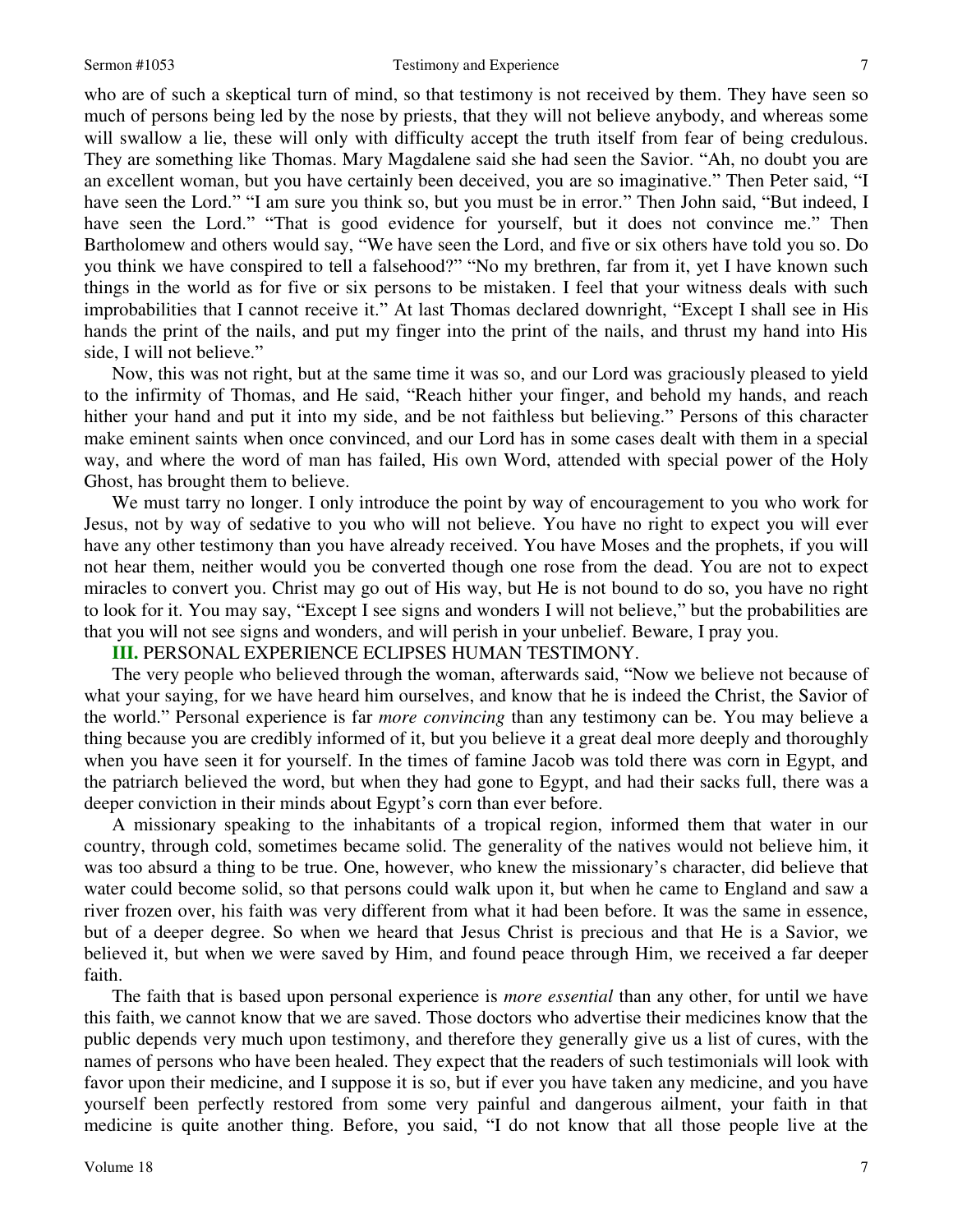addresses which are given, and perhaps they never lived anywhere," or, if you really believed that the thing was correct enough, you did not take any interest in it, but after your own disease has been removed by it, you are certain to talk about it to other people and say to them, "You know such and such a medicine, it is wonderful how it acts—perfectly marvelous, the restoration I have received through it!"

Now, it is just so when we come to Jesus. We are so fully convinced that we begin to tell others. But my point is that it is essential, because if I believe in the man's medicine, and yet do not take it, it is of no use to me, if I believe in Christ's saving sinners, but do not go to Him to save me, He is nothing to me. If I am in danger at sea and there is a lifeboat, and I believe in her, such faith will not save me, I must get into her; if I am hungry and believe in bread, it will not take away my hunger, I must eat it; if I am dying of thirst and see the crystal spring by my side, it will not save me merely to believe in the water, I must stoop down and drink it for myself. Personal experience is the essential proof, and we must have it.

And let me add, that personal experience is always a *more complete* witness than testimony can ever be. Testimony can tell you something about Christ, but not much compared with what you will learn by going to Him yourself. The Queen of Sheba was told of Solomon that he was wise, that his court was richly furnished, and that his dominion was magnificent, but when she had herself entered the royal presence, her heart failed her, and she said, "The half has not been told me."

Witnesses about other things exaggerate, but witnesses concerning Jesus Christ always fall short. Painters have frequently won repute by making portraits fairer than the originals, but none can ever paint Jesus with a pencil that shall give too much of luster to His noble face. He is so glorious that even angels who have seen Him all their lives, and bowed before Him where His splendor is best revealed, could not tell man nor one another the thousandth part of His excellences. If you want to know Him you must see Him for yourself. You must make Him your personal acquaintance, you must press by faith into the inner circle, and cry with the spouse, "Let him kiss me with the kisses of his mouth, for His love is better than wine."

This kind of evidence is the *most enduring.* What you receive from another man you might, perhaps, give up. In days of persecution those who believed the Bible second-hand have denied the faith, but those who have had it worked into the warp and woof of their being, who have had their souls dyed and tinctured through and through with it, because they have lived upon Christ, and Christ has lived in them—those were the people who stood on the kindling to burn, and learned to sing the high praises of God while their flesh and bones were being consumed. If we want to become stalwart men who cannot be turned aside by every wind of doctrine, whom neither Rationalism nor Sacramentarianism can shake from the Gospel, we must be those who have been with Jesus, and in that way have learned experientially from him, for such experiential Christians can never give up the truth.

Now, to close, I would observe this, that only those who know the Savior experientially can bear testimony to others, for this woman through whose secondary testimony many were converted, had, first of all, a personal experience herself. She said, "He told me all things that ever I did." If she had not personally learned of Him she could not have gone out and spoken to others. So you who would be useful must get the truth into your own souls by personal feasting upon it. Only that which is in yourself can you communicate to others. Out of an empty bottle nothing comes. The Lord says to you as to Ezekiel, "Eat this roll," digest in your own soul the doctrine you would preach. Have within yourself a well of living water, and then out of you shall flow rivers for others.

Let me add that while it is a serious thing to reject the personal witness of others, it is a fatal thing to reject this other test of truth, namely, the trying for yourself whether Jesus is what He professes to be. When the offer is made to a man concerning any article of commerce, "This is an excellent production, and here are recommendations given by persons able to judge, but moreover, you can take it home with you, you can try it for a month, and if it does not answer your purpose it will be taken back," that is always considered to be an honest system of trade.